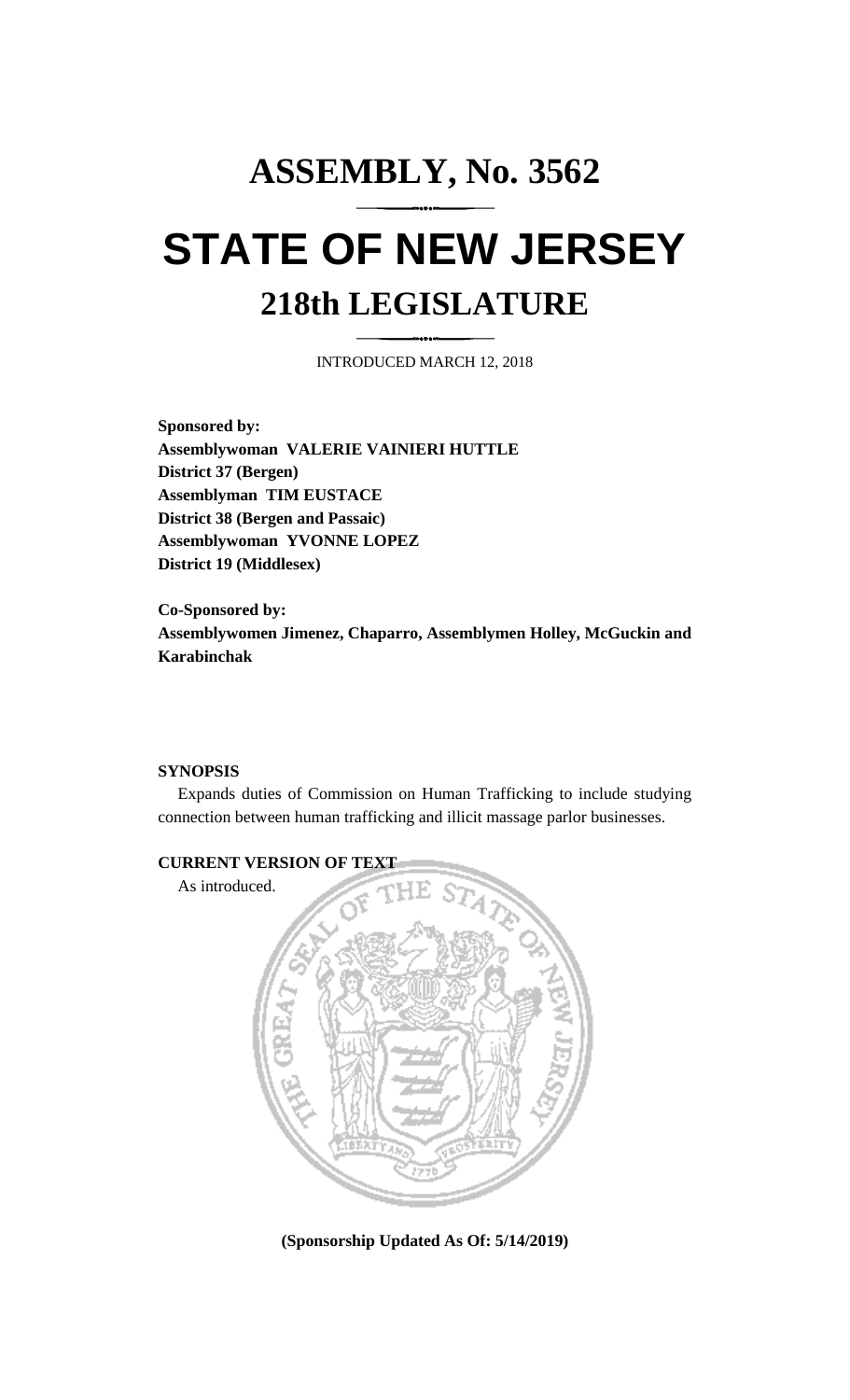**AN ACT** concerning human trafficking and amending and supplementing P.L.2013, c.51. **BE IT ENACTED** *by the Senate and General Assembly of the State of New Jersey:* 1. (New section) The Legislature finds and declares that: a. The Polaris Project issued a report in 2018 entitled "Human Trafficking in Illicit Massage Businesses." b. Information for the report was gathered from various sources including published reports, law enforcement, interviews with victims and cases reported to the National Human Trafficking Hotline; c. New Jersey has proximity to New York and the I-95 corridor which runs along the Eastern Seaboard and may be a thoroughfare 16 for moving trafficking victims; d. Press reports indicate the Polaris Project has identified allegedly illegal massage parlors offering sexual services in this State; e. New Jersey has an existing commission known as the Commission on Human Trafficking which is created in the Division of Criminal Justice in the Department of Law and Public Safety; f. It is fitting and appropriate to charge this body with further study on this issue within New Jersey. 2. Section 1 of P.L.2013, c.51 (C.52:17B-237) is amended to read as follows: 1. a. There is hereby created, in the Division of Criminal Justice in the Department of Law and Public Safety, a commission to be known as the Commission on Human Trafficking, consisting of 15 members as follows: the Attorney General, or his designee; the Commissioner of Children and Families, or his designee; the Commissioner of Human Services, or his designee; a county prosecutor, appointed by the Governor based upon the recommendation of the County Prosecutors Association of the State of New Jersey; one member of the New Jersey Human Trafficking Task Force established within the Department of Law and Public Safety, designated by the Attorney General; two public members appointed by the Governor based upon the recommendation of the Senate President, one representing law enforcement and one representing a victim's assistance organization; one public member appointed by the Governor based upon the recommendation of the Senate Minority Leader representing either a non-profit health care facility or mental health services; two public members appointed by

**Matter underlined thus is new matter.**

**EXPLANATION – Matter enclosed in bold-faced brackets [thus] in the above bill is not enacted and is intended to be omitted in the law.**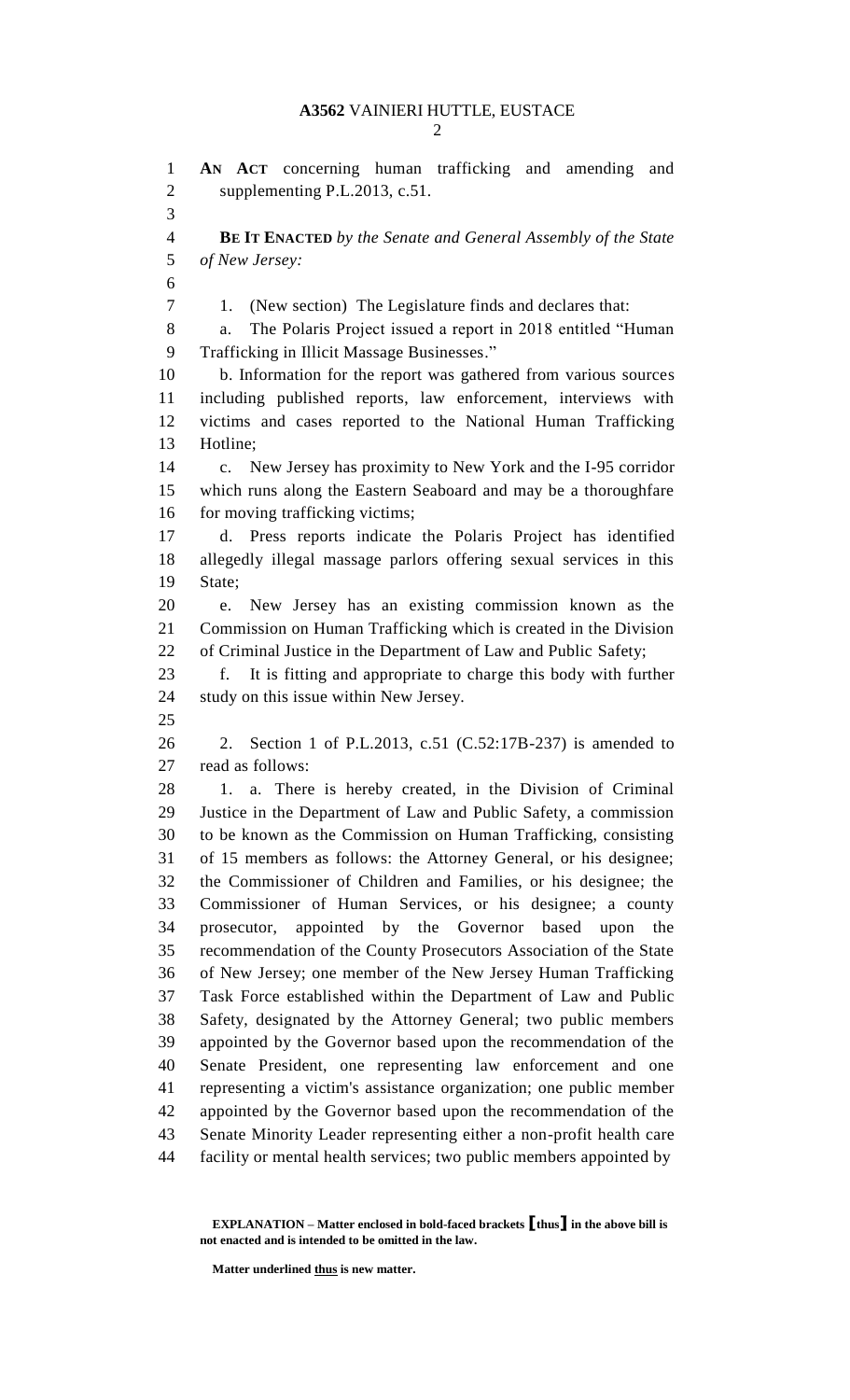## **A3562** VAINIERI HUTTLE, EUSTACE

 the Governor based upon the recommendation of the Speaker of the General Assembly, one representing law enforcement and one representing a victim's assistance organization; one public member appointed by the Governor based upon the recommendation of the Assembly Minority Leader representing either a non-profit health care facility or mental health services; and four public members appointed by the Governor, one of whom shall be a representative of a child advocacy organization concerning missing, abducted, or exploited children, and one of whom shall be a human trafficking survivor. All public members shall have experience with, possess a background in, or demonstrate a specialized knowledge of, the legal, policy, educational, social, or psychological aspects of human trafficking.

b. (1) Of the public members first appointed:

 (a) the following shall serve for a term of three years: one member appointed upon the recommendation of the Senate President; one member appointed upon the recommendation of the Speaker of the General Assembly; and two members appointed by the Governor; and

 (b) the following shall serve for a term of two years: one member appointed upon the recommendation of the Senate President; one member appointed upon the recommendation of the Speaker of the General Assembly; each member appointed upon the recommendation of the Senate and Assembly Minority Leaders; and two members appointed by the Governor.

 (c) Upon the conclusion of the initial terms, each public member shall be appointed for a term of three years.

 (2) Each member appointed shall hold office for the term of appointment and until a successor shall have been appointed and qualified.

 (3) Any vacancy in the membership of the commission shall be filled by appointment in the same manner as the original appointment was made.

 c. (1) The commission shall organize upon the appointment of a majority of its authorized membership. The members shall elect one of the members to serve as chair and vice-chair, and the chair may appoint a secretary, who need not be a member of the commission.

 (2) The commission shall meet at those times and places within the State of New Jersey as the commission shall determine. A majority of the commission's authorized membership shall constitute a quorum for the transaction of any business, for the performance of any duty, or for the exercise of any power of the commission.

 d. The members of the commission shall serve without compensation, but shall be eligible for reimbursement for necessary and reasonable expenses incurred in the performance of their